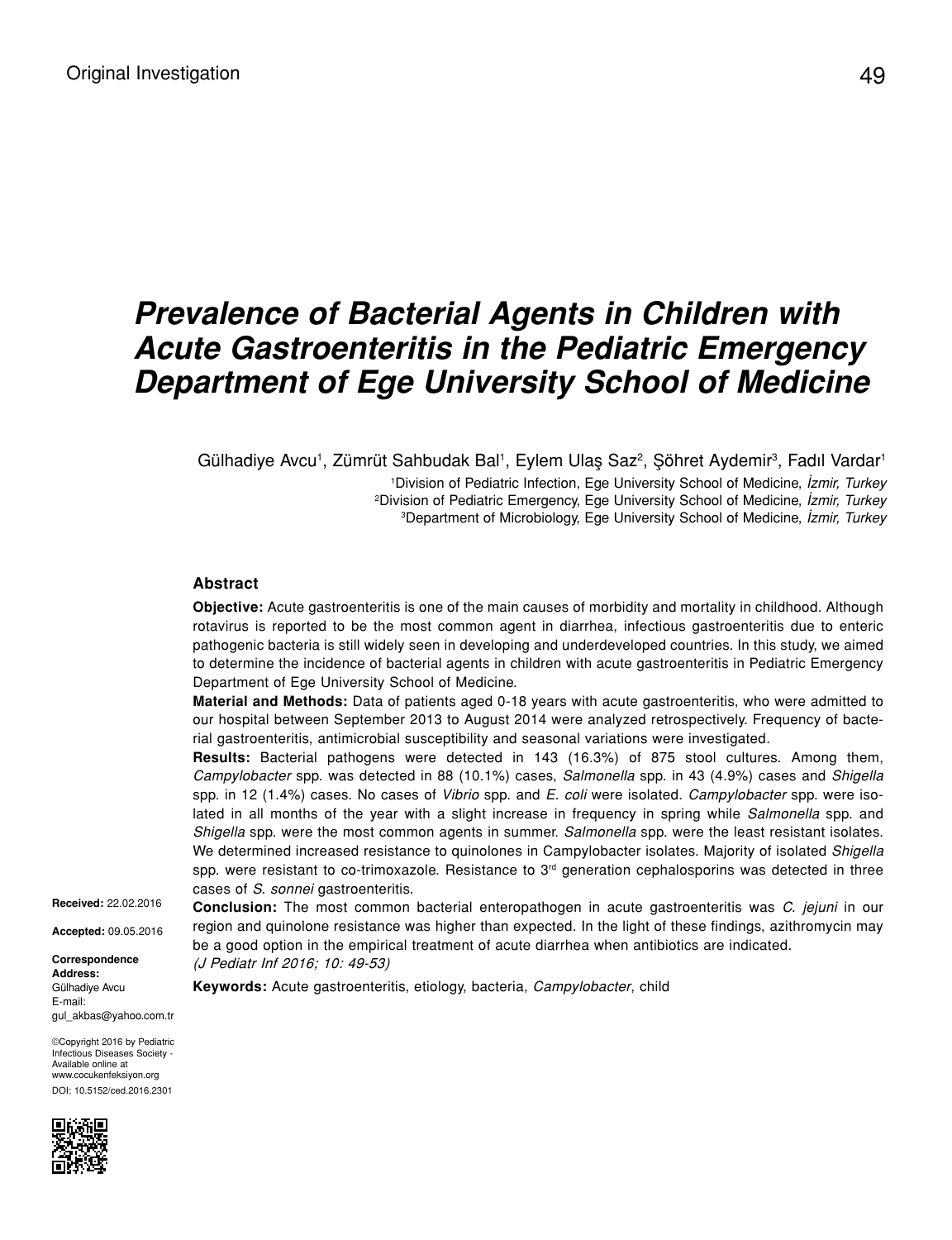## **Introduction**

Infectious gastroenteritis still remains a major cause of morbidity and mortality worldwide (1). Although it is observed in all age groups, children under the age of five years are the most affected. Acute gastroenteritis (AGE) constitutes 8.4% of the diseases causing mortality in the 0–14-year-old age group in Turkey (2). A variety of pathogens can cause AGE depending on seasonal and geographical differences, socioeconomic status, and host immunity. Viruses are the most common agents of AGE. Gastroenteritis due to bacteria and parasites has become less frequent in industrial nations, but it continues to be an important reason for hospitalization in underdeveloped and developing countries. Bacterial agents are detected in 1.5% to 5.6% of cases with acute diarrhea (3). Bacterial agent distribution shows regional variations. *Salmonella* spp. and *Campylobacter* spp. are the most frequent bacterial causative agents (4). Bacterial and viral gastroenteritis present with different clinical features. Vomiting and watery diarrhea without mucus and blood are usually observed in patients with viral AGE, while bloody diarrhea and presence of mucus and leukocytes in stools are typically seen in bacterial AGE. Most cases of acute bacterial diarrhea are self-limiting. Treatment includes rehydration and, in some cases, antibiotics. Antibiotics are recommended in cases of febrile diarrhea, which is thought to cause an invasive disease (5).

In our hospital, we observed an increase in bacterial gastroenteritis, and the majority of them were bloody. A small number of patients required hospitalization, but several antibiotics were given to outpatients. This is the reason why we aimed to find the frequency of bacterial gastroenteritis, the most common enteropathogens, antimicrobial resistance, and seasonal variations in our region for a proper management.

## **Material and Methods**

Patients aged 0–18 years who were admitted to the Pediatric Emergency Department of Ege University School of Medicine between September 2013 and August 2014 and who were diagnosed with AGE (diarrhea lasting for less than 14 days) and had bacteria in stool cultures were included. Demographic data of patients and data on the season when they were admitted to the hospital, bacterial pathogens in the stool culture, and antibiotic susceptibilities were retrospectively investigated from medical records. Because this was a retrospective study, there was no requirement for ethical approval and patient consent.

Bacterial agents were identified using conventional

culture methods in our hospital (Ege University Medical School Hospital, Department of Clinical Microbiology, Bacteriology Laboratory). Stool samples were investigated for the presence of bacteria, including *Salmonella* spp., *Shigella* spp., *Campylobacter* spp., *Escherichia coli*, and *Vibrio* spp. using standard microbiological procedures; this was followed by antibiotic susceptibility testing.

#### **Laboratory procedures**

*Salmonella* spp. and *Shigella* spp. were routinely investigated in all stool samples. *Campylobacter* spp. and enterohemorrhagic *E. coli* were investigated in patients in whom fecal leukocytes and erythrocytes had been respectively detected. *Yersinia* and *Vibrio* spp. were investigated on special request.

Stool samples were plated on Skirrow agar (bioMerieux, France) for *Campylobacter* spp., and plates were incubated at 42°C for 72 h in a microaerophilic environment provided in anaerobic jars with a Campy-Gen (Oxoid, England) kit. Identification was performed with VITEK 2 and VITEK MS (bioMerieux, France). Etest (AB BiodiskbioMerieux, France) was used for antibiotic susceptibility.

Stool samples were plated on sorbitol MacConkey agar (bioMerieux, France) for *E. coli O157:H7* isolation, and identification was made with VITEK 2 and VITEK MS (bioMerieux, France) and latex agglutination (Wellcolex *E. coli* O157:H7, Remel Europe Ltd., UK).

For *Salmonella* and *Shigella* spp., samples were plated on eosin–methylene blue agar (bioMerieux, France) and Hector the enteric agar (bioMerieux, France). Biochemical tests were performed for colonies suspected to be pathogenic after the recommended temperature was reached and time had lapsed and when necessary. Identification was made with VITEK 2 and VITEK MS (bioMerieux, France). *Salmonella* and *Shigella* serotypes were determined by slide agglutination (Selke Denka Co., Japan). The antibiotic susceptibilities of all *Salmonella* and *Shigella* species for ciprofloxacin (5 μg), ampicillin (10 μg), cefotaxime (30 μg), and trimethoprim/sulfamethoxazole (25 μg) (Oxoid, England) were examined with the Kirby– Bauer disk diffusion method according to the recommendation of the Clinical and Laboratory Standards Institute.

#### **Statistical analysis**

Data analysis was performed using Statistical Package for the Social Sciences version 16.0 (SPSS, Inc.; Chicago, IL, USA).

## **Results**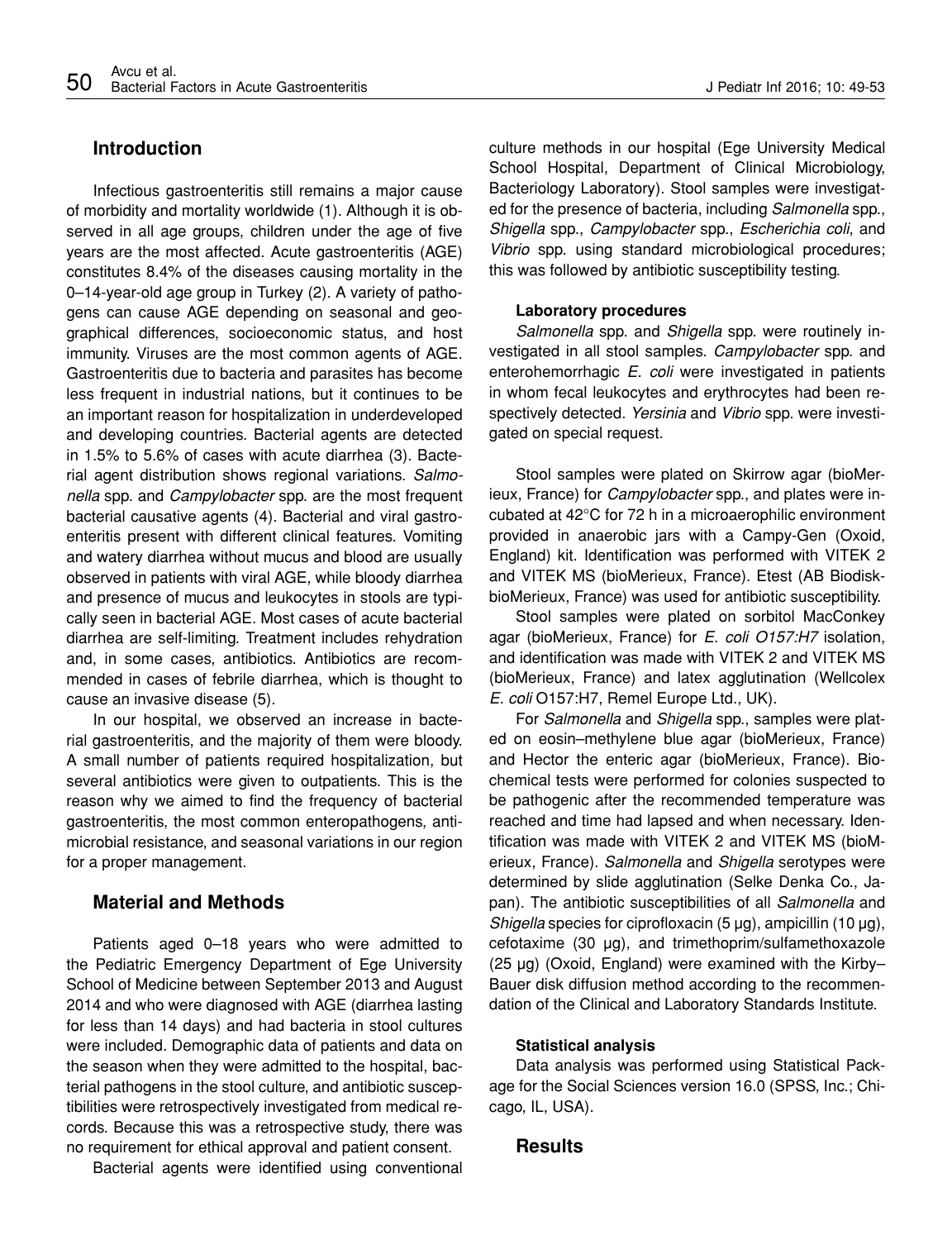During the study period, 3,762 patients were diagnosed with AGE in the Pediatric Emergency Department. Stool samples from 875 patients were sent for culture. Bacterial pathogens were detected in 143 (16.3%) stool cultures. We identified *Campylobacter* spp. in 88 (10.1%) cultures, *Salmonella* spp. in 43 (4.9%), and *Shigella* spp. in 12 (1.4%) (Table 1). *Vibrio* spp. and *E. coli* were not isolated in any culture. In total, 378 patients (43.2%) were females and 497 (56.8%) were males. The median age was 28 months (2–204 months), while 46.1% of patients were two years old and three patients with *Campylobacter jejuni* in their stool cultures were under six months old. Around a quarter (27.8%) of the patients were admitted to the hospital in spring, 25.8% in autumn, 24.3% in summer, and 22.8% in winter. There was a peak in *Salmonella* spp. (53.5%) and *Shigella* spp. (83.3%) in summer, but majority of cases with *C. jejuni* (36.4%) were detected in spring (Figure 1). Bloody diarrhea was identified in 32 (23.8%) cultures. *C. jejuni* (56.2%) was the most frequent agent among children with bloody diarrhea. Totally, 131 patients (91.6%) were treated as outpatients, while 12 (8.3%) were hospitalized. Eighty-three (97.7%) *C. jejuni* strains were susceptible to erythromycin, and 52 (79.5%) of them were found to be resistant to ciprofloxacin. All *Salmonella* spp. isolates were susceptible to ampicillin. More than half of all *Shigella* spp. (58.3%) isolates were resistant to ampicillin, and 25% of them were resistant to third-generation cephalosporins (Table 2). All hospitalized patients had fever. *Salmonella enteritidis* was identified in seven and *C. jejuni* in four hospitalized patients. *Shigella sonnei* was detected in a 15-year-old who developed hypovolemic shock and who was followed in the pediatric intensive care department. Half of the patients received third-generation cephalosporins, three of them received metronidazole, and the remaining three received azithromycin. The median length of stay was five days (3–10 days). We have insufficient data on the antibiotic treatment of outpatients.

### **Discussion**

Acute gastroenteritis takes the second place in terms of morbidity among infections during childhood. More than 1.8 million children under the age of five years die due to diarrheal diseases every year (6). The causes of gastroenteritis vary depending on age, season, and geographical features. Bacteria, viruses, parasites, and amoebae play a role in etiology. Rotaviruses are the principal etiological agents in hospitalized children under the age of five years affected by AGE. Bacterial pathogens only account for 2–10% of cases in developed countries, but they are more frequent in underdeveloped countries (7).

In a study in Spain, the incidences of rotaviruses, *C. jejuni*, and *Salmonella* spp. were 22%, 7%, and 4%, respectively (8). Wiegering et al. (9) reported rotaviruses as the main causative agent, while *Salmonella* was detected in 7.9% of the stool samples in Germany. Similarly, the incidence of bacterial gastroenteritis was reported to be 8.8%, and *Salmonella enterica* was the predominant pathogen in the long-term study by Maraki et al. (10) in Crete.

In our study, stool samples were examined for *Salmonella*, *Shigella*, *Campylobacter, Vibrio*, and *E. coli*. *C. jejuni* was the predominant bacterial agent of infectious diarrhea in our region, with an incidence of 10.1%, and was responsible for more than half of the bloody diarrhea. It was self-resolving in majority of the cases. *Salmonella* 

| <b>Bacterial agents</b> | Number of bacterial<br>agents and frequency | 0-6 months | 6 month-2 years | 2-5 years    | > 5 years  |
|-------------------------|---------------------------------------------|------------|-----------------|--------------|------------|
| Campylobacter jejuni    | 88 (10.1%)                                  | $3(3.4\%)$ | 30(34%)         | $22(25.1\%)$ | 33 (37.5%) |
| Salmonella spp.         | 43 (4.9%)                                   |            | 11 (25.5%)      | 20 (46.5%)   | 12 (27.9%) |
| Shigella spp.           | 12 (1.4%)                                   |            | $(8.3\%)$       | 5 (%41.6%)   | $6(50\%)$  |

|  |  |  |  |  |  |  |  | Table 1. Prevalence of bacterial pathogens and age distribution of patients in those with acute gastroenteritis |
|--|--|--|--|--|--|--|--|-----------------------------------------------------------------------------------------------------------------|
|--|--|--|--|--|--|--|--|-----------------------------------------------------------------------------------------------------------------|

|                | S. enteritidis<br>$n=43$ (%) | S. sonnei<br>n=9 (%) | S. flexneri<br>n=2 (%) | S. dysenteriae<br>n=1 (%) | C. jejuni<br>n=85 (%) | C. coli<br>$n=3$ (%) |
|----------------|------------------------------|----------------------|------------------------|---------------------------|-----------------------|----------------------|
| Ampicillin     |                              | 4(44.4)              | (50)                   |                           | $- -$                 | --                   |
| Co-trimoxazole |                              | 7(77.7)              | (50)                   | 1(100)                    | $- -$                 | --                   |
| Ciprofloxacin  |                              |                      |                        | 0                         | 52(61.1)              | 3(100)               |
| Cefotaxime     | $-$                          | 3(33.3)              |                        | 0                         | $- -$                 | --                   |
| Erythromycin   | $- -$                        | --                   | --                     | $- -$                     | 2(2.3)                |                      |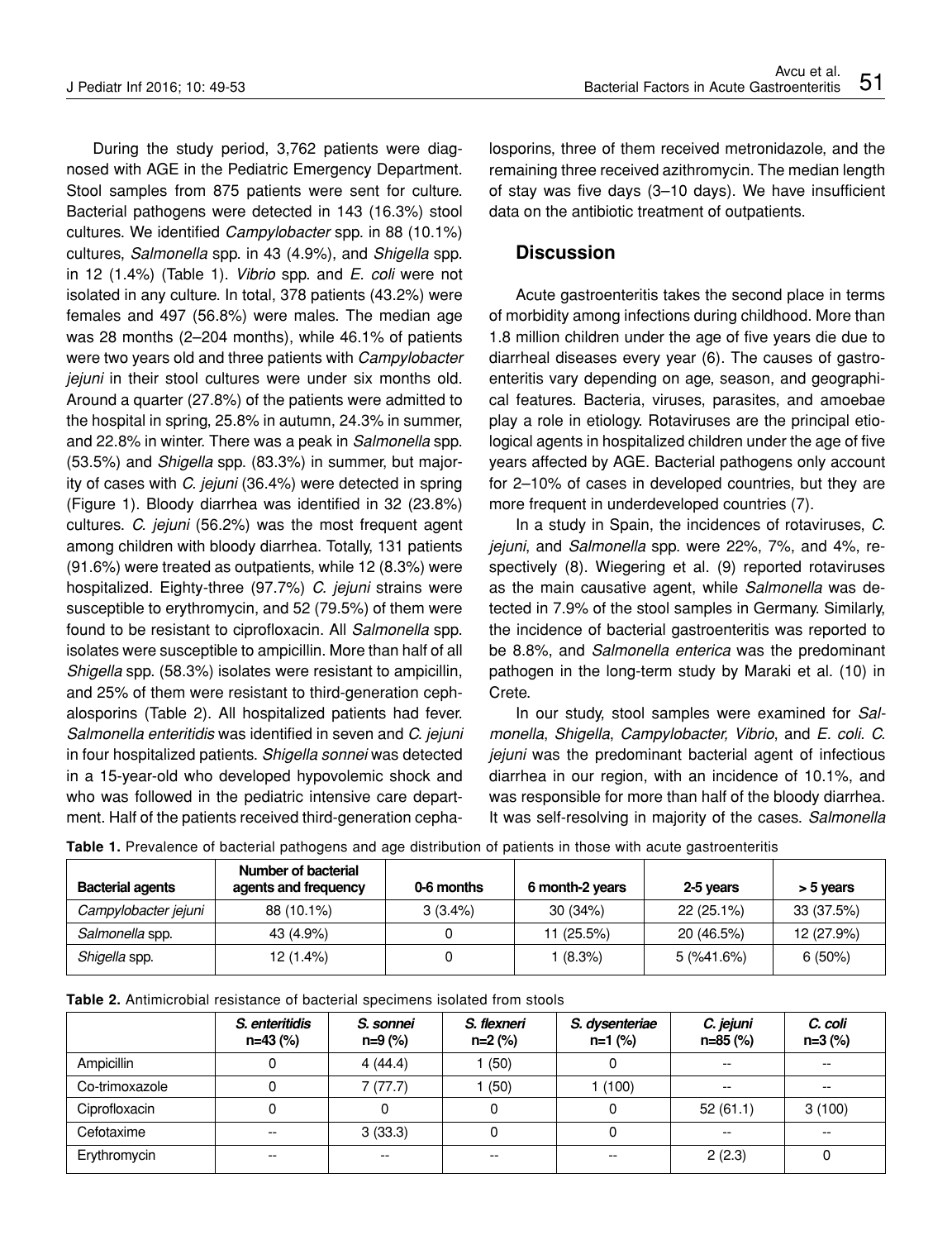

**Figure 1.** Seasonal distribution of bacterial pathogens in acute gastroenteritis

spp. were the second most causative agent, and *Shigella*  spp. were rarely detected (1.4%).

*Campylobacter* is a small gram-negative microaerophilic bacterium and is the leading cause of bacterial enteritis in industrialized countries these days (10, 11). This can be associated with food consumption in restaurants because the most common sources of infection are raw or undercooked meat, particularly poultry products. Contact with pets may cause infection, and outbreaks can be seen with the usage of untreated water and unpasteurized milk (11, 12). As in our region, increasing temperatures are more suitable for the survival of *Campylobacter*. Maragkoudakis et al. (3) found an increased incidence of *C.* enteritis in adult patients over the years (particularly after the tap water outbreak) in Greece, which has similar characteristics to our region.

*Campylobacter* spp. were isolated in all months of the year, but an increase in their incidence was observed in spring months. There was a peak in *Salmonella* spp. and *Shigella* spp. in summer, and *C. jejuni* gastroenteritis was also frequently detected in this season. This may be related to the positive effect of higher temperature on the proliferation of these pathogens in food and water. *C. jejuni* (15.7%) was the most common enteropathogen in infants and preschoolers in Western Mexico in the study by Larrosa-Haro et al. They reported higher summer rates of *Salmonella* spp., *Shigella* spp., and *Campylobacter* spp.  $(12).$ 

Rehydration is the main treatment for AGE. Antimicrobials are frequently used inappropriately for the treatment of acute enteric infections; therefore, adverse outcomes, increased treatment costs, and antimicrobial resistance can occur (13). In cases where empirical antibiotic therapy is necessary, knowledge on local epidemiology and local patterns of susceptibility can be useful. Antibiotics are recommended for severe cases of *Salmonella* gastroenteritis

(also in high-risk patients), in invasive cases, in cases with proven or strong suspicion of shigellosis, and in cases of early diagnosis of diarrhea due to *C. jejuni* (14).

*Campylobacter* infection is usually mild and self-limited. The estimated mortality from symptomatic infection in the United States is reported to be 2.4 per 1000 cultureconfirmed cases (15, 16). Antimicrobial therapy is warranted only in patients with severe disease (with bloody stools, high fever, extraintestinal infection, worsening or relapsing symptoms, or symptoms lasting longer than one week) and in risk groups (immunocompromised) (15). First-line agents for the treatment of *Campylobacter* gastroenteritis include quinolones (if sensitive) or azithromycin. The rate of macrolide-resistance among *Campylobacter* spp. has remained stable at <5% in most parts of the world, but quinolone resistance is increasing (17-19).

Antibiotic resistance has been changing over the years with the effect of regional differences and empirical antibiotic treatments. In a study conducted in Niger, among children under the age of five years, enteropathogenic *E. coli*, *Salmonella,* and *Campylobacter* spp. were frequent in watery diarrhea, and *Shigella* spp. were the most frequent in bloody diarrhea. More than half of all *Enterobacteriaceae* were resistant to amoxicillin and co-trimoxazole. They found that 13% of *Salmonella* cultures exhibited an extended-spectrum beta-lactamase phenotype (5). Randrianirina et al. (20) reported that resistance to penicillin and co-trimoxazole was highly prevalent among *Shigella* and *E. coli* (60%–80%), but the resistance was less prevalent among *Salmonella* spp. in Madagascar. Resistance to third-generation cephalosporins was found only in 1.2% of *Salmonella* and 3.1% of *E. coli* cultures. Ampicillin resistance was the most common among *Campylobacter* spp., while most of them were susceptible to erythromycin and ciprofloxacin.

We determined an increased resistance to quinolones in 61.1% of *C. jejuni* and 100% of *E. coli* cultures. Almost all of them were susceptible to erythromycin. *Salmonella*  spp. were the least resistant isolates. All *Salmonella* spp. were susceptible to ampicillin. Majority of isolated *Shigella* (*S. sonnei,* 77.7%*; S. flexneri,* 50%*; and S. dysenteriae,* 100%) were resistant to co-trimoxazole. Ampicillin resistance was found in 44.4% of *S. sonnei* and 50% of *S. flexneri* cultures*,* and 33% of *S. sonnei* cultures were resistant to cefotaxime. All *Shigella* isolates were susceptible to ciprofloxacin. In our hospital, the increased resistance to quinolones and co-trimoxazole may have been due to the widespread use of these antibiotics in empirical treatment, particularly in patients with bloody diarrhea.

In conclusion, the frequency of bacterial pathogens in AGE may show regional differences. Therefore, knowledge